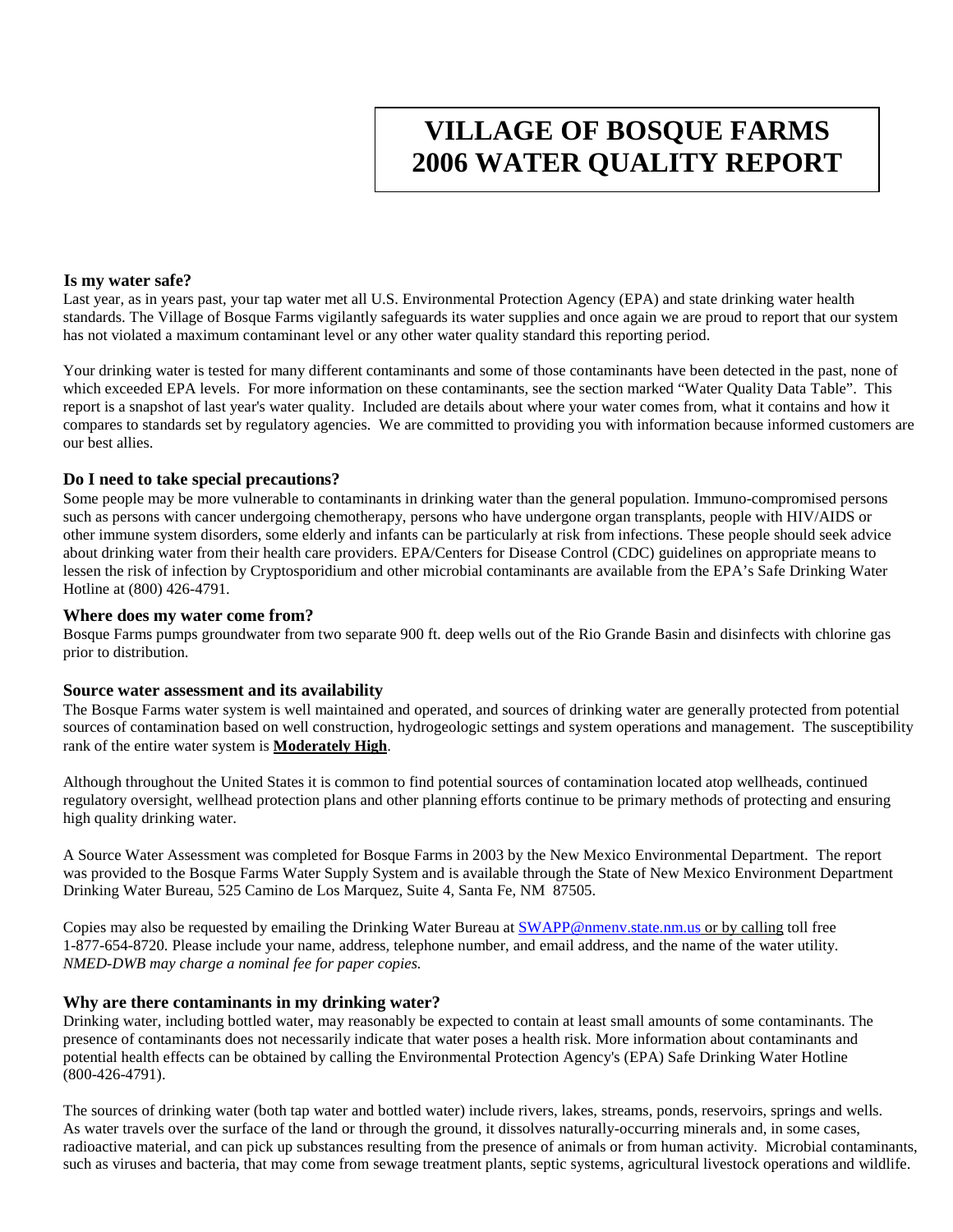Inorganic contaminants, such as salts and metals, which can be naturally-occurring or result from urban storm water runoff, industrial, or domestic wastewater discharges, oil and gas production, mining or farming. Pesticides and herbicides, which may come from a variety of sources such as agriculture, urban storm water runoff and residential uses. Organic Chemical Contaminants, including synthetic and volatile organic chemicals, which are by-products of industrial processes and petroleum production, and can also come from gas stations, urban storm water runoff and septic systems. Radioactive contaminants, which can be naturally-occurring or be the result of oil and gas production and mining activities. In order to ensure that tap water is safe to drink, EPA prescribes regulations that limit the amount of certain contaminants in water provided by public water systems. Food and Drug Administration (FDA) regulations establish limits for contaminants in bottled water, which must provide the same protection for public health.

# **How can I get involved?**

Volunteer your home for compliance sampling. Your water system is monitored for compliance with State and Federal drinking. Many of these regulations require that samples be collected from customer's homes. Water conservation is one way all of us can get involved. The water conservation effort can affect the water supply for future generations. Residents can also become involved by attending regular Council meetings scheduled on the third Thursday of every month at 6:00 p.m. in the Council Chambers at the Village Office.

## **Variance and Exemptions**

Arsenic levels in your drinking water during 2003 were monitored and levels never exceeded the federal maximum contaminant level (MCL) set at 50 parts per billion (ppb). Effective January 23, 2006, the federal Environmental Protection Agency (EPA) revised the arsenic MCL to 10 ppb. . One of our wells is currently at 10 ppb and the other is at 11 ppb. Bosque Farms Water Supply System applied for and received an exception for Arsenic. The exception will allow Bosque Farms Water Supply System additional time to build capacity in order to achieve and maintain regulatory compliance with the new arsenic MCL, while continuing to provide acceptable level of public health protection. The exception was granted through December 31, 2008.

## **Other Information**

The Governing Body is currently in the process of reviewing water rates for the Village of Bosque Farms.

## **Health Effects Information about Arsenic**

Some people who drink water containing arsenic in excess of the MCL over many years could experience skin damage or problems with their circulatory system, and may have an increased risk of getting cancer.

# Water Quality Data Table

The table below lists all of the drinking water contaminants that we detected during the calendar year of this report. The presence of contaminants in the water do not necessarily indicate that the water poses a health risk. Unless otherwise noted, the data presented in this table is from testing done in the calendar year of the report. The EPA or the State requires us to monitor for certain contaminants less than once per year because the concentrations of these contaminants do not change frequently.

| <b>Contaminants</b>                                                                                                | <b>MCLG</b><br><b>OR</b><br><b>MRDLG MRDL</b> | MCL,<br>TT, or | Your<br>Water | Range<br>Low | <b>High</b> | <b>Date</b> | <b>Violation</b> | <b>Typical Source</b>                                                                                                                 |
|--------------------------------------------------------------------------------------------------------------------|-----------------------------------------------|----------------|---------------|--------------|-------------|-------------|------------------|---------------------------------------------------------------------------------------------------------------------------------------|
| <b>Disinfectants &amp; Disinfection By-Products</b>                                                                |                                               |                |               |              |             |             |                  |                                                                                                                                       |
| (There is convincing evidence that addition of a disinfectant is necessary for control of microbial contaminants.) |                                               |                |               |              |             |             |                  |                                                                                                                                       |
| Haloacetic Acid<br>$(HAA5)$ (ppb)                                                                                  | NA                                            | 60             | 2.2           | <b>NA</b>    |             | 2006        | No               | By-product of drinking water<br>Chlorination                                                                                          |
| Chlorine (as Cl2) (ppm)                                                                                            | 4                                             | $\overline{4}$ | 0.61          | 0.54         | 0.67        | 2006        | No               | Water additive used to control<br>microbes                                                                                            |
| <b>Inorganic Contaminants</b>                                                                                      |                                               |                |               |              |             |             |                  |                                                                                                                                       |
| Nitrate [measured as<br>Nitrogen] (ppm)                                                                            | 10                                            | 10             | 0.2           | 0.2          | 0.2         | 2006        | No               | Runoff from fertilizer use;<br>Leaching from septic tanks,<br>sewage; Erosion of natural<br>deposits                                  |
| Arsenic (ppb)                                                                                                      | $\boldsymbol{0}$                              | 10             | 11            | 10           | 11          | 2003        | No               | Erosion of natural deposits; Runoff<br>from orchards; Runoff from glass and<br>electronics production wastes                          |
| Fluoride (ppm)                                                                                                     | 4                                             | $\overline{4}$ | .052          | 0.4          | 0.52        | 2006        | No               | No Erosion of natural deposits; Water<br>additive which promotes strong teeth;<br>Discharge from fertilizer and<br>aluminum factories |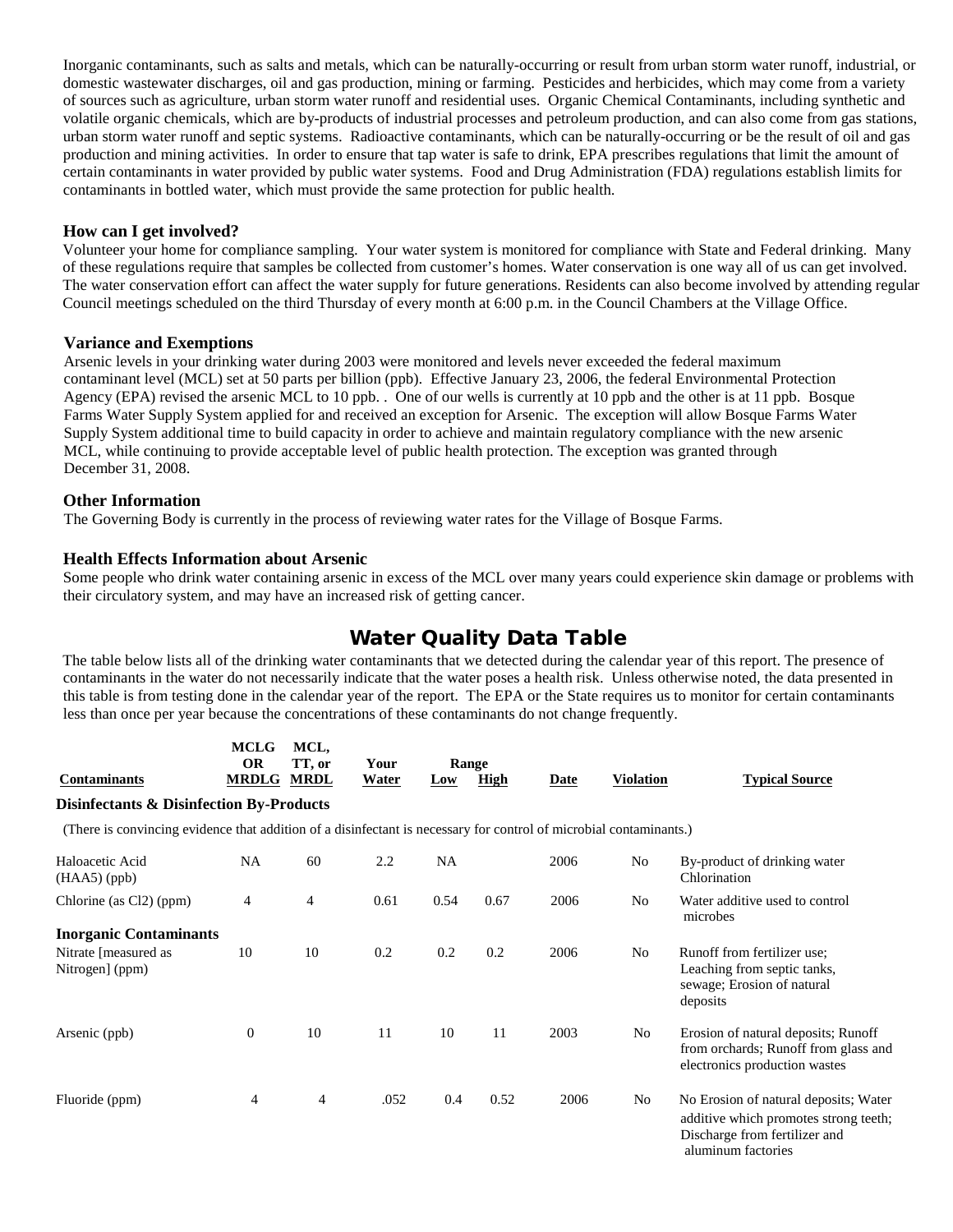| <b>Contaminants</b>                                                                   | <b>MCLG</b><br><b>OR</b><br><b>MRDLG</b> | MCL,<br>TT, or<br><b>MRDL</b> | Your<br>Water | Range<br>Low                        | <b>High</b> | Date                         | <b>Violation</b>                         | <b>Typical Source</b>                                                                                        |
|---------------------------------------------------------------------------------------|------------------------------------------|-------------------------------|---------------|-------------------------------------|-------------|------------------------------|------------------------------------------|--------------------------------------------------------------------------------------------------------------|
| <b>Radioactive Contaminants</b>                                                       |                                          |                               |               |                                     |             |                              |                                          |                                                                                                              |
| Alpha emitters (pCi/L)                                                                | $\boldsymbol{0}$                         | 15                            | 2.2           | 2.2                                 | 2.2         | 2006                         | No                                       | Erosion of natural deposits                                                                                  |
| Uranium $(\mu g/L)$                                                                   | $\boldsymbol{0}$                         | 30                            | 3             | 3                                   | 3           | 2006                         | No                                       | Erosion of natural deposits                                                                                  |
| Radium (combined)<br>226/228) (pCi/L)                                                 | $\overline{0}$                           | 5                             | 0.1           | ND                                  | 0.1         | 2006                         | No                                       | Erosion of natural deposits                                                                                  |
| <b>Volatile Organic Contaminants</b><br><b>TTHMs</b> [Total<br>Trihalomethanes] (ppb) | NA                                       | 80                            | 7.7           | NA                                  |             | 2006                         | No                                       | By-product of drinking water<br>chlorination                                                                 |
| p-Dichlorobenzene<br>(ppb)                                                            | 75                                       | 75                            | 0.3           | 0.3                                 | 0.3         | 2006                         | No                                       | Discharge from industrial<br>chemical factories                                                              |
| <b>Contaminants</b>                                                                   | <b>MCLG</b>                              | ${\bf A}$ L                   | Your<br>Water | # of Samples<br><b>Exceeding AL</b> |             | <b>Sample</b><br><b>Date</b> | <b>Exceeds</b><br>${\bf \underline{AL}}$ | <b>Typical Source</b>                                                                                        |
| <b>Inorganic Contaminants</b>                                                         |                                          |                               |               |                                     |             |                              |                                          |                                                                                                              |
| Copper – action level at<br>consumer taps (ppm)                                       | 1.3                                      | 1.3                           | 0.08          | $\boldsymbol{0}$                    |             | 2004                         | No                                       | Erosion of natural deposits; Leaching<br>from wood preservatives; Corrosion of<br>household plumbing systems |

| <b>Unit Descriptions</b>                    |                                                                                                                                                                                                                                                               |  |  |  |  |
|---------------------------------------------|---------------------------------------------------------------------------------------------------------------------------------------------------------------------------------------------------------------------------------------------------------------|--|--|--|--|
| <b>Term</b>                                 | <b>Definition</b>                                                                                                                                                                                                                                             |  |  |  |  |
| ppm                                         | ppm: parts per million, or milligrams per liter (mg/L)                                                                                                                                                                                                        |  |  |  |  |
| ppb                                         | ppb: parts per billion, or micrograms per liter $(\mu g/L)$                                                                                                                                                                                                   |  |  |  |  |
| ug/L                                        | ug/L: Number of micrograms of substance in one liter of water                                                                                                                                                                                                 |  |  |  |  |
| pCi/L                                       | pCi/L: picocuries per liter (a measure of radioactivity)                                                                                                                                                                                                      |  |  |  |  |
| positive samples/month                      | positive samples/month: Number of samples taken monthly that were found to be positive                                                                                                                                                                        |  |  |  |  |
| NA                                          | NA: not applicable                                                                                                                                                                                                                                            |  |  |  |  |
| ${\rm ND}$                                  | ND: Not detected                                                                                                                                                                                                                                              |  |  |  |  |
| <b>NR</b>                                   | NR: Monitoring not required, but recommended.                                                                                                                                                                                                                 |  |  |  |  |
| <b>Important Drinking Water Definitions</b> |                                                                                                                                                                                                                                                               |  |  |  |  |
| <b>Term</b>                                 | <b>Definition</b>                                                                                                                                                                                                                                             |  |  |  |  |
| <b>MCLG</b>                                 | MCLG: Maximum Contaminant Level Goal: The level of a contaminant in drinking water below<br>which there is no known or expected risk to health. MCLGs allow for a margin of safety.                                                                           |  |  |  |  |
| <b>MCL</b>                                  | MCL: Maximum Contaminant Level: The highest level of a contaminant that is allowed in<br>drinking water. MCLs are set as close to the MCLGs as feasible using the best available treatment<br>technology.                                                     |  |  |  |  |
| <b>TT</b>                                   | TT: Treatment Technique: A required process intended to reduce the level of a contaminant in<br>drinking water.                                                                                                                                               |  |  |  |  |
| AL                                          | AL: Action Level: The concentration of a contaminant which, if exceeded, triggers treatment or<br>other requirements which a water system must follow.                                                                                                        |  |  |  |  |
| Variance and Exemptions                     | Variances and Exemptions: State or EPA permission not to meet an MCL or a treatment technique<br>under certain conditions.                                                                                                                                    |  |  |  |  |
| <b>MRDLG</b>                                | MRDLG: Maximum residual disinfection level goal. The level of a drinking water disinfectant<br>below which there is no known or expected risk to health. MRDLGs do not reflect the benefits of<br>the use of disinfectants to control microbial contaminants. |  |  |  |  |
| <b>MRDLG</b>                                | MRDL: Maximum residual disinfectant level. The highest level of a disinfectant allowed in<br>drinking water. There is convincing evidence that addition of a disinfectant is necessary for<br>control of microbial contaminants.                              |  |  |  |  |
| <b>MNR</b>                                  | MNR: Monitored Not Regulated                                                                                                                                                                                                                                  |  |  |  |  |
| <b>MPL</b>                                  | MPL: State Assigned Maximum Permissible Level                                                                                                                                                                                                                 |  |  |  |  |